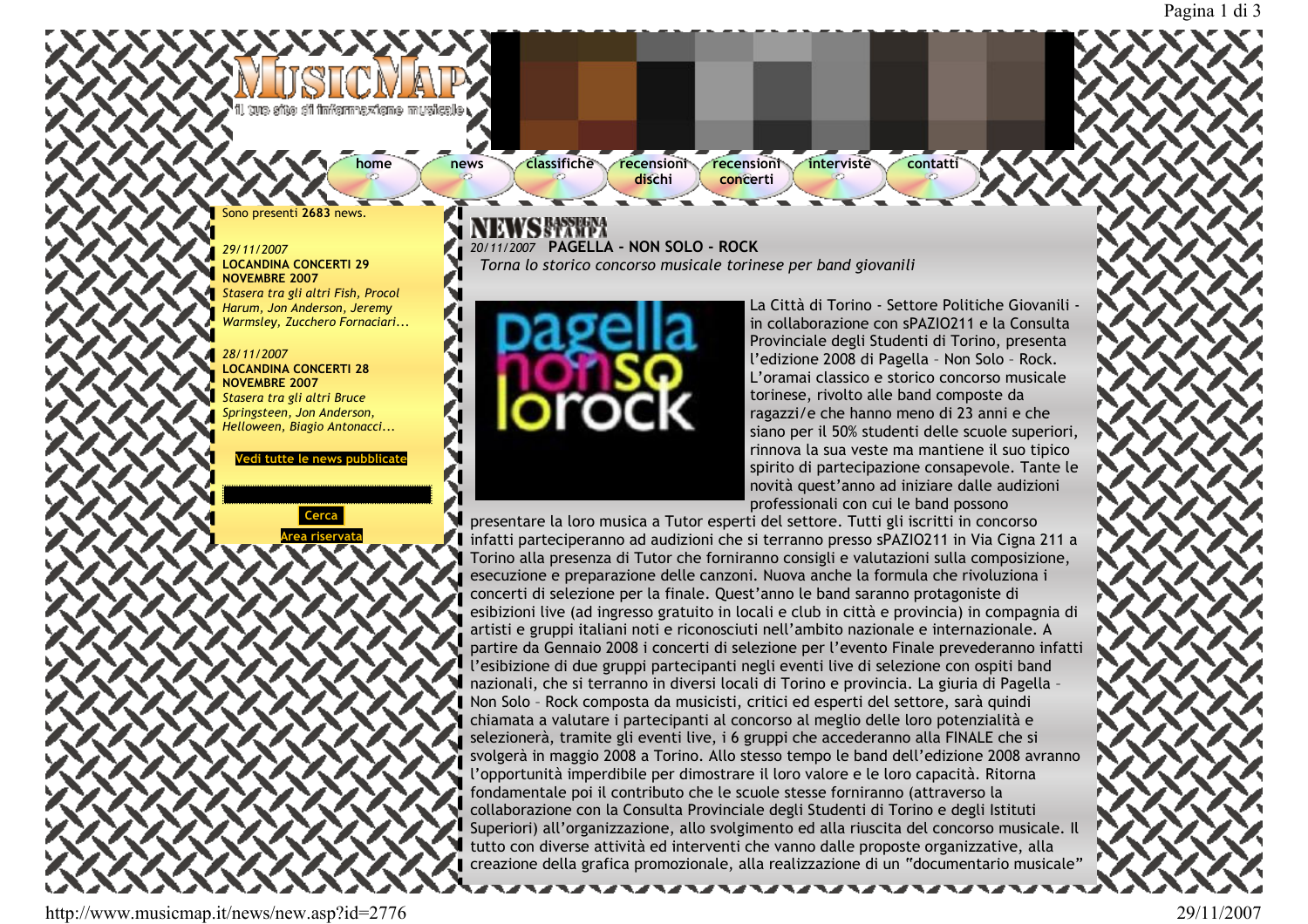video per finire con il grande impegno per la realizzazione dell'evento Finale del concorso. Pagella - Non Solo - Rock tiene fede al suo nome e per la prima volta apre a generi musicali che finora non erano stati adeguatamente riconosciuti. Oltre alle classiche sezioni musicali in concorso (Pop/Rock/Punk, Elettronica, Hip Hop) per la prima volta anche i musicisti del Conservatorio di Torino, e non solo, potranno partecipare alla rassegna musicale, nella sezione "Fuori Concorso" con la sicurezza di esibizioni paritetiche ed adeguate. La sezione "Fuori Concorso" è aperta anche a esibizioni di Cover/Tribute Band, Dj Set e singoli musicisti solisti. Le iscrizioni al concorso saranno aperte dal mese di novembre 2007 e termineranno il 10 gennaio 2008, mentre i concerti di selezione si terranno nell'arco temporale che va da gennaio ad aprile 2008 in diversi locali di Torino e provincia (sPAZIO211, Hiroshima Mon Amour, Taurus di Ciriè, Padiglione 14 di Collegno). Sia l'iscrizione che la partecipazione sono totalmente gratuite. Oltre alle collaborazioni già accennate da questa edizione sono attivate anche le sinergie con una fitta rete di promozione e comunicazione per le band che accedono alla fase finale del concorso. Lo scopo è assicurare loro visibilità e possibilità di confronto tramite recensioni su riviste nazionali di critica musicale e siti web specializzati (Rockerilla), collaborazioni con emittenti radiofoniche e showcase nei due centri FNAC e partenariato con Casasonica. Viene istituito anche un concorso aperto agli Istituti Superiori specializzati in grafica e comunicazione per la creazione del layout del materiale di promozione di Pagella - Non Solo - Rock 2008. I primi tre classificati di Pagella - Non Solo - Rock 2008 parteciperanno ad eMeRsIoNe Festival 2008 e ad altri concorsi/festival di Torino e provincia. Pagella - Non Solo - Rock 2008 inaugura la prestigiosa collaborazione con Rockerilla, una delle riviste di critica musicale nazionale più seguite e più longeve del panorama editoriale italiano. Le band i iscritte a Pagella - Non Solo - Rock 2008 (esclusi quelli iscritti nella Sezione Fuori Concorso) parteciperanno anche al Premio "Rockerilla Brico Sound 2007/2008", e le produzioni musicali delle band finaliste verranno recensite e valutate dai migliori critici musicali della redazione, oltre ad avere spazio e visibilità con interviste e approfondimenti. Sul numero di settembre 2008 di Rockerilla verranno comunicati i nomi dei primi dieci classificati e i premi tre si aggiudicheranno i premi in palio. Anche Casasonica sarà partner del progetto confermando l'intenzione di sviluppare progetti sonori che provengono da un'esplorazione attenta di un sottosuolo fatto di molti linguaggi espressivi e delle loro possibili commistioni. Il risultato è la definizione di un habitat, un ambiente tecnico e creativo che permetta a queste contaminazioni di formarsi e concretizzarsi. Per i vincitori di Pagella Rock 2007/8 Casasonica metterà a disposizione 2 giorni di studio con i suoi tecnici oltre a accompagnare le band come tutor della manifestazione e far parte della giuria. Pagella - Non Solo - Rock 2008, partecipazione e opportunità. L'iscrizione a Pagella - Non Solo - Rock 2008 avviene con la compilazione di un modulo predisposto scaricabile presso questo sito web: http://www.comune.torino.it/infogio/pagerock/doc/iscriz\_modulo\_2008.pdf. Il modulo può essere consegnato a mano, entro il 10 gennaio 2008, o inviato tramite posta a sPAZIO211, Via Cigna 211, 10155 Torino oppure inviato compilato al seguente indirizzo mail: info@spazio211.com. Per ulteriori informazioni visitare il seguente sito web: www.comune.torino.it/infogio/pagerock. Per richieste di informazioni e segnalazioni contattare: sPAZIO211 - Via Cigna 211 - 10155 Torino - Tel. 011.19705919 349.3172164. PREMI: PRIMO CLASSIFICATO 500 euro da spendere in materiale musicale

Pagina 2 di 3